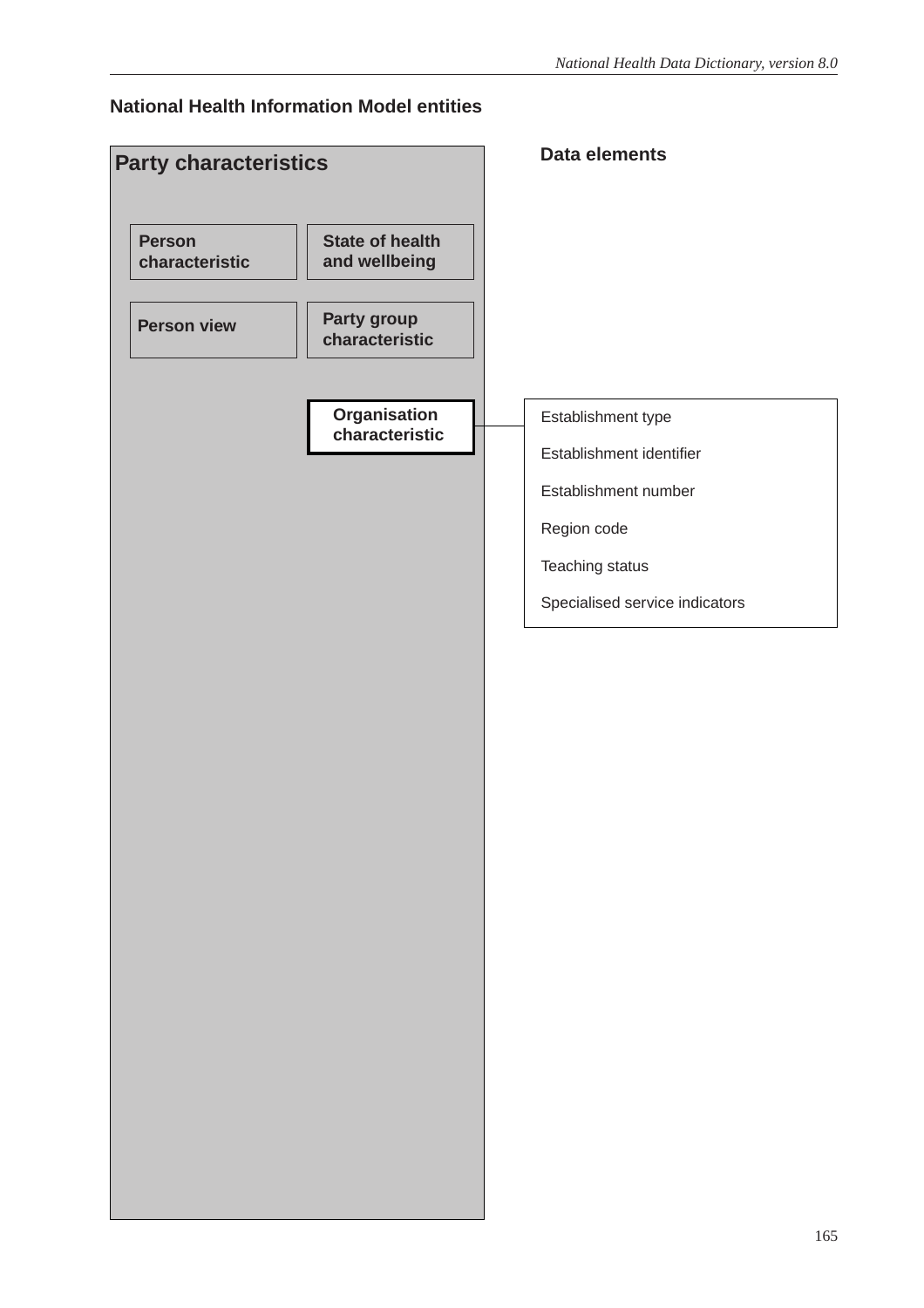## **Establishment type**

| Admin. status:                                    | <b>CURRENT</b>                                                                                                                                                                                                                                                                                                                                                                                                                                                                                                                                     |                                                            |  | 1/07/89                                                               |                                                                                   |  |  |  |  |  |
|---------------------------------------------------|----------------------------------------------------------------------------------------------------------------------------------------------------------------------------------------------------------------------------------------------------------------------------------------------------------------------------------------------------------------------------------------------------------------------------------------------------------------------------------------------------------------------------------------------------|------------------------------------------------------------|--|-----------------------------------------------------------------------|-----------------------------------------------------------------------------------|--|--|--|--|--|
| Identifying and definitional attributes           |                                                                                                                                                                                                                                                                                                                                                                                                                                                                                                                                                    |                                                            |  |                                                                       |                                                                                   |  |  |  |  |  |
| Knowledgebase ID:                                 | 000327                                                                                                                                                                                                                                                                                                                                                                                                                                                                                                                                             | Version number:<br>1                                       |  |                                                                       |                                                                                   |  |  |  |  |  |
| Data element type:                                |                                                                                                                                                                                                                                                                                                                                                                                                                                                                                                                                                    | <b>DATA ELEMENT</b>                                        |  |                                                                       |                                                                                   |  |  |  |  |  |
| Definition:                                       |                                                                                                                                                                                                                                                                                                                                                                                                                                                                                                                                                    |                                                            |  | and patients treated) for each separately administered establishment. | Type of establishment (defined in terms of legislative approval, service provided |  |  |  |  |  |
|                                                   | Residential establishments are considered to be separately administered if<br>managed as an independent unit in terms of financial, budgetary and activity<br>statistics. The situation where establishment-level data, say for components of an<br>area health service, were not available separately at a central authority was not<br>grounds for treating such a group of establishments as a single establishment<br>unless such data were not available at any level in the health care system.                                              |                                                            |  |                                                                       |                                                                                   |  |  |  |  |  |
|                                                   | Non-residential health services are classified in terms of separately administered<br>organisations rather than in terms of the number of sites at which care is<br>delivered. Thus, domiciliary nursing services would be counted in terms of the<br>number of administered entities employing nursing staff rather than in terms of<br>the number of clinic locations used by the staff.                                                                                                                                                         |                                                            |  |                                                                       |                                                                                   |  |  |  |  |  |
|                                                   | Establishments can cater for a number of activities and in some cases separate<br>staff and financial details are not available for each activity. In the cases it is<br>necessary to classify the establishment according to its predominant residential<br>activity (measured by costs) and to allocate all the staff and finances to that<br>activity. Where non-residential services only are provided at one establishment,<br>that establishment is classified according to the predominant non-residential<br>activity (in terms of costs). |                                                            |  |                                                                       |                                                                                   |  |  |  |  |  |
| Context:                                          | Health services: type of establishment is required in order to aggregate<br>establishment-level data into meaningful summary categories (for example,<br>public hospitals, nursing homes) for reporting and analysis.                                                                                                                                                                                                                                                                                                                              |                                                            |  |                                                                       |                                                                                   |  |  |  |  |  |
| <b>Relational and representational attributes</b> |                                                                                                                                                                                                                                                                                                                                                                                                                                                                                                                                                    |                                                            |  |                                                                       |                                                                                   |  |  |  |  |  |
| Datatype:                                         | Alphanumeric                                                                                                                                                                                                                                                                                                                                                                                                                                                                                                                                       |                                                            |  | Representational form:                                                | CODE                                                                              |  |  |  |  |  |
| Field size:                                       | Min. 2                                                                                                                                                                                                                                                                                                                                                                                                                                                                                                                                             | Max.<br>6                                                  |  | Representational layout:                                              | AN.N.N                                                                            |  |  |  |  |  |
| Data domain:                                      | N7.1                                                                                                                                                                                                                                                                                                                                                                                                                                                                                                                                               |                                                            |  | Public day centre/hospital                                            |                                                                                   |  |  |  |  |  |
|                                                   | N7.2                                                                                                                                                                                                                                                                                                                                                                                                                                                                                                                                               | Public freestanding day surgery centre                     |  |                                                                       |                                                                                   |  |  |  |  |  |
|                                                   | N7.3                                                                                                                                                                                                                                                                                                                                                                                                                                                                                                                                               | Private day centre/hospital                                |  |                                                                       |                                                                                   |  |  |  |  |  |
|                                                   | N7.4                                                                                                                                                                                                                                                                                                                                                                                                                                                                                                                                               | Private freestanding day surgery centre                    |  |                                                                       |                                                                                   |  |  |  |  |  |
|                                                   |                                                                                                                                                                                                                                                                                                                                                                                                                                                                                                                                                    | $\rm N8.1.1$<br>Public community health centre             |  |                                                                       |                                                                                   |  |  |  |  |  |
|                                                   | N8.1.2                                                                                                                                                                                                                                                                                                                                                                                                                                                                                                                                             | Private (non-profit) community health centre               |  |                                                                       |                                                                                   |  |  |  |  |  |
|                                                   | N8.2.1                                                                                                                                                                                                                                                                                                                                                                                                                                                                                                                                             |                                                            |  | Public domiciliary nursing service                                    |                                                                                   |  |  |  |  |  |
|                                                   |                                                                                                                                                                                                                                                                                                                                                                                                                                                                                                                                                    | N8.2.2<br>Private (non-profit) domiciliary nursing service |  |                                                                       |                                                                                   |  |  |  |  |  |
|                                                   | N8.2.3                                                                                                                                                                                                                                                                                                                                                                                                                                                                                                                                             |                                                            |  | Private (profit) domiciliary nursing service                          |                                                                                   |  |  |  |  |  |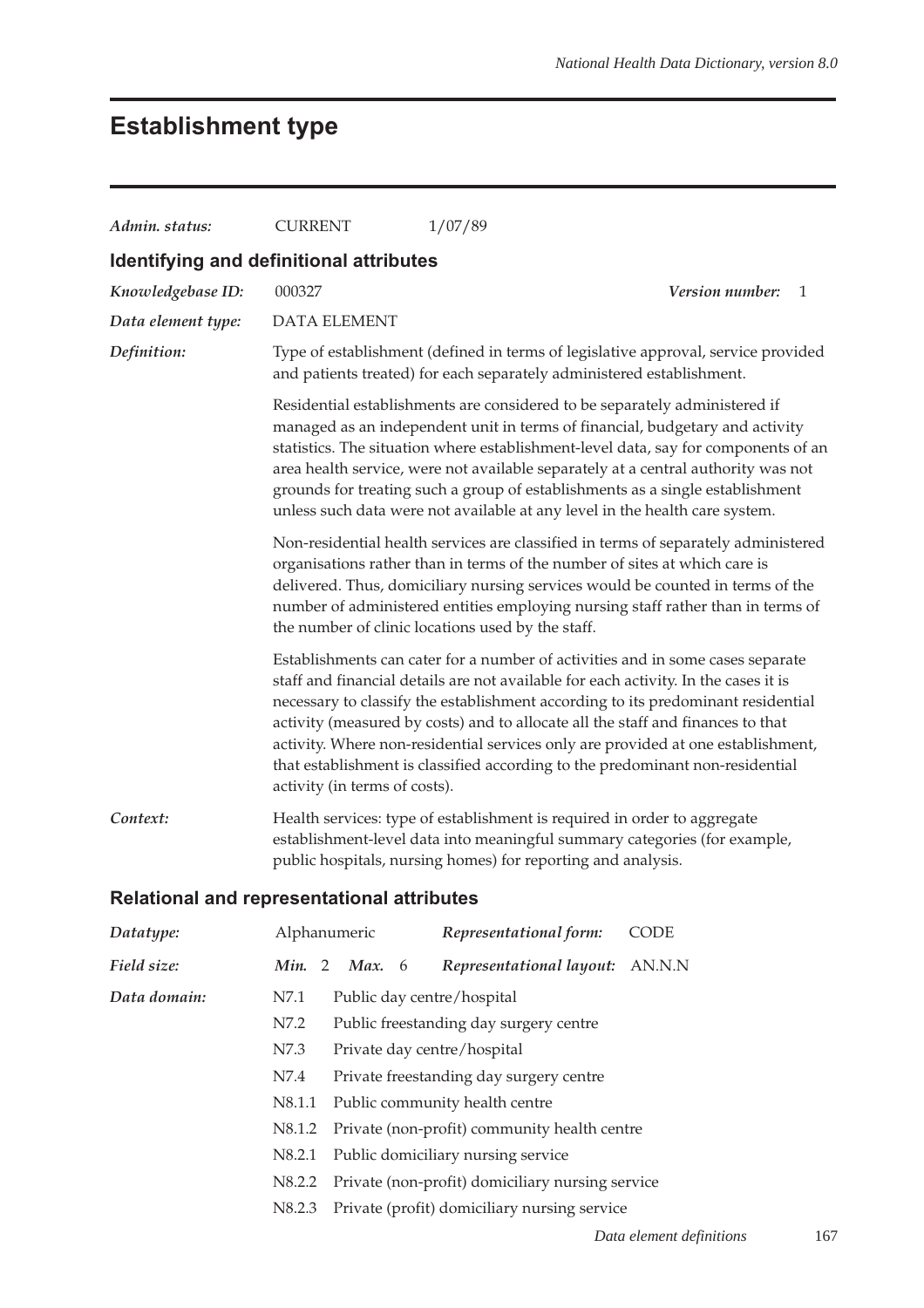# **Establishment type** *(continued)*

| Data domain (cont'd): R1.1 |                                                                                                                                                                                                                                                                                                                                                                                                                                                                                                | Public acute care hospital                         |  |  |  |  |  |
|----------------------------|------------------------------------------------------------------------------------------------------------------------------------------------------------------------------------------------------------------------------------------------------------------------------------------------------------------------------------------------------------------------------------------------------------------------------------------------------------------------------------------------|----------------------------------------------------|--|--|--|--|--|
|                            | R <sub>1.2</sub>                                                                                                                                                                                                                                                                                                                                                                                                                                                                               | Private acute care hospital                        |  |  |  |  |  |
|                            | R <sub>1.3.1</sub>                                                                                                                                                                                                                                                                                                                                                                                                                                                                             | Veterans Affairs hospital                          |  |  |  |  |  |
|                            | R <sub>1.3.2</sub>                                                                                                                                                                                                                                                                                                                                                                                                                                                                             | Defence force hospital                             |  |  |  |  |  |
|                            | R1.3.3                                                                                                                                                                                                                                                                                                                                                                                                                                                                                         | Other Commonwealth hospital                        |  |  |  |  |  |
|                            | R2.1                                                                                                                                                                                                                                                                                                                                                                                                                                                                                           | Public psychiatric hospital                        |  |  |  |  |  |
|                            | R2.2                                                                                                                                                                                                                                                                                                                                                                                                                                                                                           | Private psychiatric hospital                       |  |  |  |  |  |
|                            | R3.1                                                                                                                                                                                                                                                                                                                                                                                                                                                                                           | Private charitable nursing home for the aged       |  |  |  |  |  |
|                            | R3.2                                                                                                                                                                                                                                                                                                                                                                                                                                                                                           | Private profit nursing home for the aged           |  |  |  |  |  |
|                            | R3.3                                                                                                                                                                                                                                                                                                                                                                                                                                                                                           | Government nursing home for the aged               |  |  |  |  |  |
|                            | R3.4                                                                                                                                                                                                                                                                                                                                                                                                                                                                                           | Private charitable nursing home for young disabled |  |  |  |  |  |
|                            | R3.5                                                                                                                                                                                                                                                                                                                                                                                                                                                                                           | Private profit nursing home for young disabled     |  |  |  |  |  |
|                            | R3.6                                                                                                                                                                                                                                                                                                                                                                                                                                                                                           | Government nursing home for young disabled         |  |  |  |  |  |
|                            | R4.1                                                                                                                                                                                                                                                                                                                                                                                                                                                                                           | Public alcohol and drug treatment centre           |  |  |  |  |  |
|                            | R4.2                                                                                                                                                                                                                                                                                                                                                                                                                                                                                           | Private alcohol and drug treatment centre          |  |  |  |  |  |
|                            | R5.1                                                                                                                                                                                                                                                                                                                                                                                                                                                                                           | Charitable hostels for the aged                    |  |  |  |  |  |
|                            | R5.2                                                                                                                                                                                                                                                                                                                                                                                                                                                                                           | State government hostel for the aged               |  |  |  |  |  |
|                            | R5.3                                                                                                                                                                                                                                                                                                                                                                                                                                                                                           | Local government hostel for the aged               |  |  |  |  |  |
|                            | R5.4                                                                                                                                                                                                                                                                                                                                                                                                                                                                                           | Other charitable hostel                            |  |  |  |  |  |
|                            | R5.5                                                                                                                                                                                                                                                                                                                                                                                                                                                                                           | Other state government hostel                      |  |  |  |  |  |
|                            | R <sub>5.6</sub>                                                                                                                                                                                                                                                                                                                                                                                                                                                                               | Other local government hostel                      |  |  |  |  |  |
|                            | R6.1                                                                                                                                                                                                                                                                                                                                                                                                                                                                                           | Public hospice                                     |  |  |  |  |  |
|                            | R6.2                                                                                                                                                                                                                                                                                                                                                                                                                                                                                           | Private hospice                                    |  |  |  |  |  |
| Guide for use:             | Establishments are classified into 10 major types subdivided into major groups:                                                                                                                                                                                                                                                                                                                                                                                                                |                                                    |  |  |  |  |  |
|                            | - residential establishments (R)                                                                                                                                                                                                                                                                                                                                                                                                                                                               |                                                    |  |  |  |  |  |
|                            | - non-residential establishments (N)                                                                                                                                                                                                                                                                                                                                                                                                                                                           |                                                    |  |  |  |  |  |
|                            | R1 Acute care hospitals                                                                                                                                                                                                                                                                                                                                                                                                                                                                        |                                                    |  |  |  |  |  |
|                            |                                                                                                                                                                                                                                                                                                                                                                                                                                                                                                |                                                    |  |  |  |  |  |
|                            | Establishments which provide at least minimal medical, surgical or obstetric<br>services for in-patient treatment and/or care, and which provide round-the-clock<br>comprehensive qualified nursing service as well as other necessary professional<br>services. They must be licensed by the State health department, or controlled by<br>government departments. Most of the patients have acute conditions or<br>temporary ailments and the average stay per admission is relatively short. |                                                    |  |  |  |  |  |
|                            | Hospitals specialising in dental, ophthalmic aids and other specialised medical or<br>surgical care are included in this category. Hospices (establishments providing<br>palliative care to terminally ill patients) that are freestanding and do not provide<br>any other form of acute care are classified to R6.                                                                                                                                                                            |                                                    |  |  |  |  |  |
|                            | R2 Psychiatric hospitals                                                                                                                                                                                                                                                                                                                                                                                                                                                                       |                                                    |  |  |  |  |  |
|                            | Establishments devoted primarily to the treatment and care of in-patients with<br>psychiatric, mental, or behavioural disorders. Private hospitals formerly<br>approved by the Commonwealth Department of Health under the Health<br>Insurance Act 1973 (Cwlth) (now licensed/approved by each State health<br>authority), catering primarily for patients with psychiatric or behavioural<br>disorders are included in this category.                                                         |                                                    |  |  |  |  |  |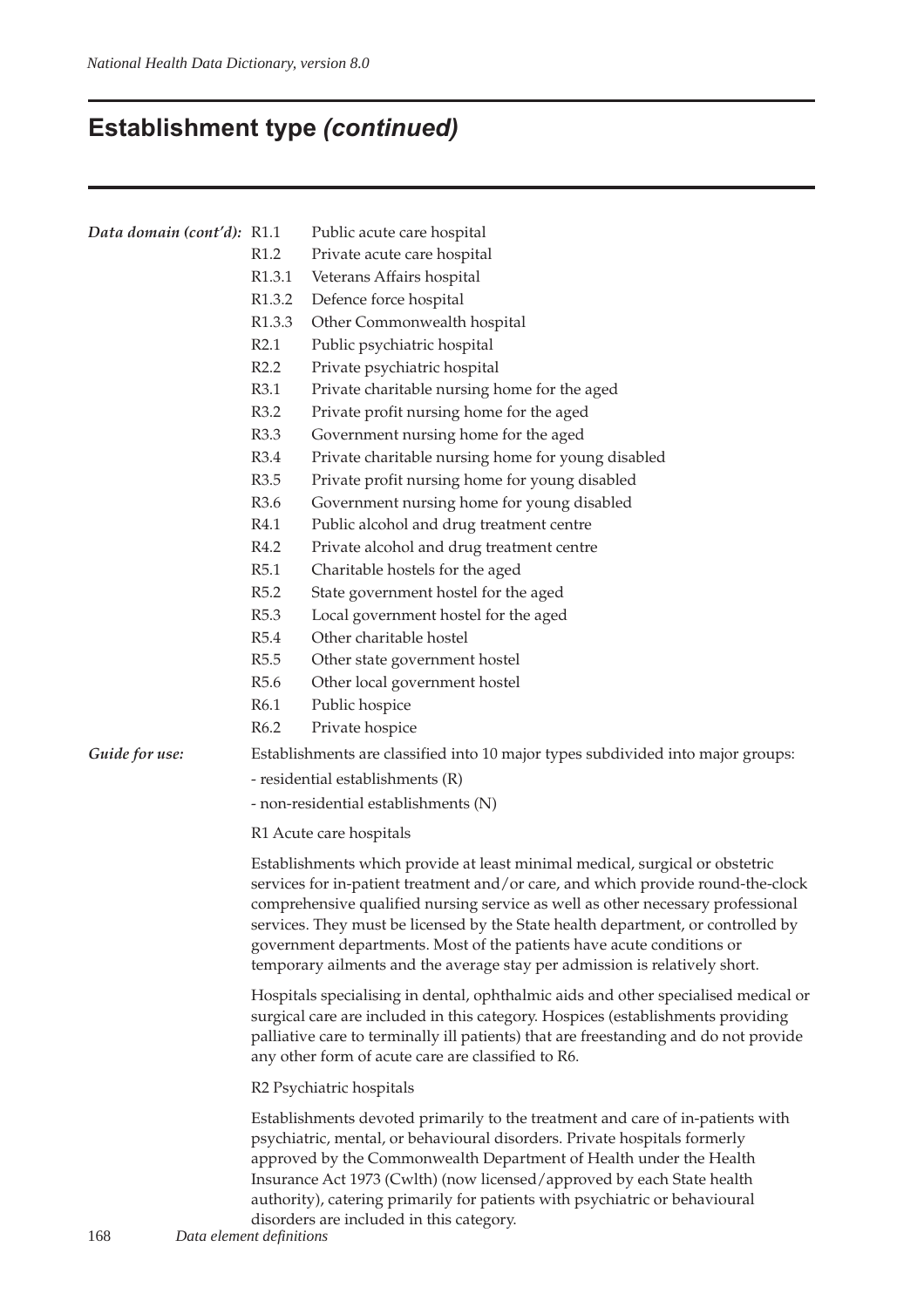## **Establishment type** *(continued)*

|  | Guide for use (cont'd): Centres for the non-acute treatment of drug dependence, developmental and<br>intellectual disability are not included here (see below). This code also excludes<br>institutions mainly providing living quarters or day care.                                                                                            |  |  |  |  |  |  |  |
|--|--------------------------------------------------------------------------------------------------------------------------------------------------------------------------------------------------------------------------------------------------------------------------------------------------------------------------------------------------|--|--|--|--|--|--|--|
|  | R3 Nursing homes                                                                                                                                                                                                                                                                                                                                 |  |  |  |  |  |  |  |
|  | Establishments which provide long-term care involving regular basic nursing care<br>to chronically ill, frail, disabled or convalescent persons or senile in-patients. They<br>must be approved by the Commonwealth Department of Health and Aged Care<br>and / or licensed by the State, or controlled by government departments.               |  |  |  |  |  |  |  |
|  | Private profit nursing homes are operated by private profit making individuals or<br>bodies.                                                                                                                                                                                                                                                     |  |  |  |  |  |  |  |
|  | Private charitable nursing homes are participating nursing homes operated by<br>religious and charitable organisations.                                                                                                                                                                                                                          |  |  |  |  |  |  |  |
|  | Government nursing homes are nursing homes either operated by or on behalf of<br>a State or Territory government.                                                                                                                                                                                                                                |  |  |  |  |  |  |  |
|  | R4 Alcohol and drug treatment centres                                                                                                                                                                                                                                                                                                            |  |  |  |  |  |  |  |
|  | Freestanding centres for the treatment of drug dependence on an in-patient basis.                                                                                                                                                                                                                                                                |  |  |  |  |  |  |  |
|  | R5 Hostels and residential services                                                                                                                                                                                                                                                                                                              |  |  |  |  |  |  |  |
|  | Establishments run by public authorities or registered non-profit organisation to<br>provide board, lodging or accommodation for the aged, distressed or disabled<br>who cannot live independently but do not need nursing care in a hospital or<br>nursing home. Only hostels subsidised by the Commonwealth are included.                      |  |  |  |  |  |  |  |
|  | Separate dwellings are not included, even if subject to an individual rental rebate<br>arrangement. Residents are generally responsible for their own provisions, but<br>may be provided in some establishments with domestic assistance (meals,<br>laundry, personal care). Night shelters providing only casual accommodation are<br>excluded. |  |  |  |  |  |  |  |
|  | R6 Hospices                                                                                                                                                                                                                                                                                                                                      |  |  |  |  |  |  |  |
|  | Establishments providing palliative care to terminally ill patients. Only<br>freestanding hospices which do not provide any other form of acute care are<br>included in this category.                                                                                                                                                           |  |  |  |  |  |  |  |
|  | N7 Same-day establishments                                                                                                                                                                                                                                                                                                                       |  |  |  |  |  |  |  |
|  | Includes both the traditional day centre/hospital and also freestanding day<br>surgery centres.                                                                                                                                                                                                                                                  |  |  |  |  |  |  |  |
|  | Day centres/hospitals are establishments providing a course of acute treatment<br>on a full-day or part-day non-residential attendance basis at specified intervals<br>over a period of time. Sheltered workshops providing occupational or industrial                                                                                           |  |  |  |  |  |  |  |

Freestanding day surgery centres are hospital facilities providing investigation and treatment for acute conditions on a day-only basis and are approved by the Commonwealth for the purposes of basic table health insurance benefits.

training are excluded.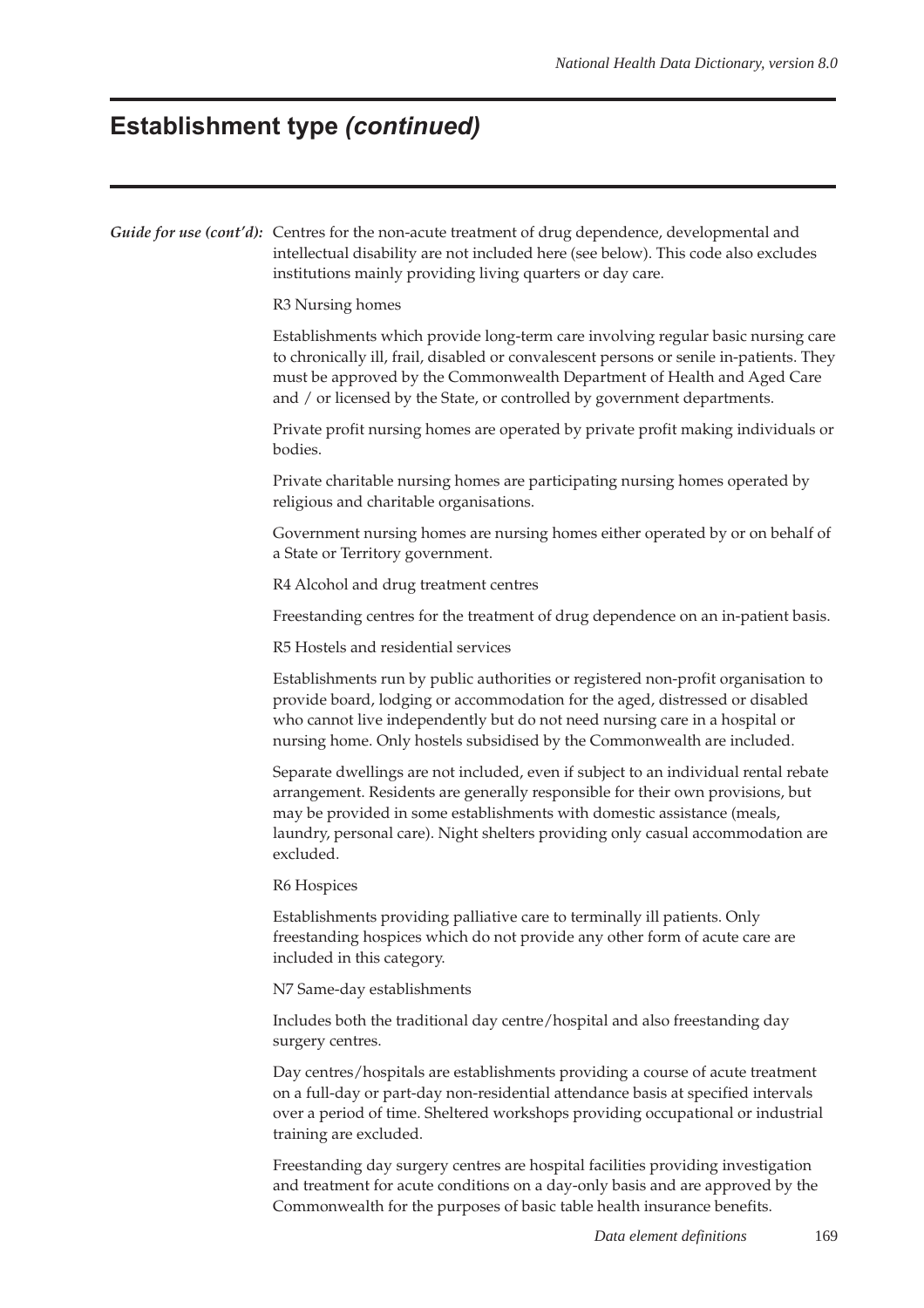### **Establishment type** *(continued)*

*Guide for use (cont'd):* N8 Non-residential health services

Services administered by public authorities or registered non-profit organisations which employ full-time equivalent medical or paramedical staff (nurses, nursing aides, physiotherapists, occupational therapists and psychologists, but not trade instructors or teachers). This definition distinguishes health services from welfare services (not within the scope of the National Minimum Data Project) and thereby excludes such services as sheltered workshops, special schools for the intellectually disabled, meals on wheels and baby clinics offering advisory services but no actual treatment. Non-residential health services should be enumerated in terms of services or organisations rather than in terms of the number of sites at which care is delivered.

Non-residential health services provided by a residential establishment (for example, domiciliary nursing service which is part of a public hospital) should not be separately enumerated.

N8.1 Community health centres

Public or registered non-profit establishments in which a range of non-residential health services is provided in an integrated and coordinated manner, or which provides for the coordination of health services elsewhere in the community.

N8.2 Domiciliary nursing service

Public or registered non-profit or profit making establishments providing nursing or other professional paramedical care or treatment to patients in their own homes or in (non-health) residential institutions. Establishments providing domestic or housekeeping assistance are excluded by the general definition above.

Note that national minimum data sets currently include only community health centres and domiciliary nursing services.

*Verification rules:*

*Collection methods:*

*Related data:*

#### **Administrative attributes**

*Source document:*

*Source organisation:* National Health Data Committee

*National minimum data sets:*

Institutional health care from 1/07/89 to

*Comments:* In the current data element, the term establishment is used in a very broad sense to mean bases, whether institutions, organisations or the community from which health services are provided. Thus, the term covers conventional health establishments and also organisations which may provide services in the community.

> This data element is currently under review by the Organisaitonal Units Working Group of the National Health Data Committee. Recommendations will provide a comprehensive coverage of the health service delivery sector.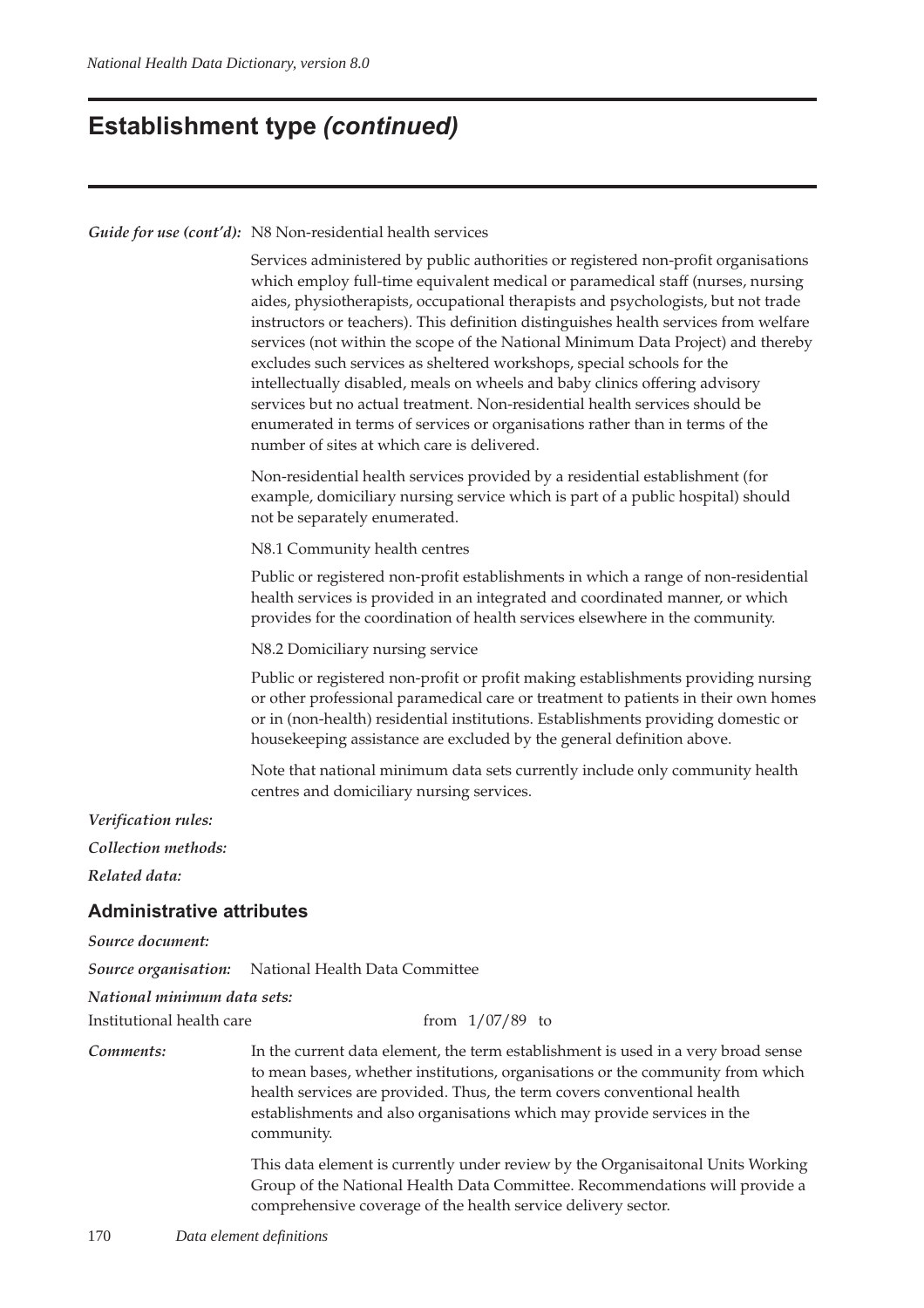## **Establishment identifier**

| Admin. status:                   | <b>CURRENT</b>                                                                                                                                                                                    | 1/07/97                                                                                                                                                       |                      |  |  |  |  |  |  |  |
|----------------------------------|---------------------------------------------------------------------------------------------------------------------------------------------------------------------------------------------------|---------------------------------------------------------------------------------------------------------------------------------------------------------------|----------------------|--|--|--|--|--|--|--|
|                                  | Identifying and definitional attributes                                                                                                                                                           |                                                                                                                                                               |                      |  |  |  |  |  |  |  |
| Knowledgebase ID:                | 000050                                                                                                                                                                                            |                                                                                                                                                               | Version number:<br>2 |  |  |  |  |  |  |  |
| Data element type:               | <b>COMPOSITE ELEMENT</b>                                                                                                                                                                          |                                                                                                                                                               |                      |  |  |  |  |  |  |  |
| Definition:                      | the national level.                                                                                                                                                                               | Identifier for the establishment in which episode or event occurred. Each<br>separately administered health care establishment to have a unique identifier at |                      |  |  |  |  |  |  |  |
| Context:                         | Institutional health care                                                                                                                                                                         |                                                                                                                                                               |                      |  |  |  |  |  |  |  |
|                                  | Relational and representational attributes                                                                                                                                                        |                                                                                                                                                               |                      |  |  |  |  |  |  |  |
| Datatype:                        | Alphanumeric                                                                                                                                                                                      | Representational form:                                                                                                                                        | <b>CODE</b>          |  |  |  |  |  |  |  |
| Field size:                      | <b>Min.</b> 6<br><b>Max.</b> 6                                                                                                                                                                    | Representational layout: NNANNN                                                                                                                               |                      |  |  |  |  |  |  |  |
| Data domain:                     | Concatenation of:                                                                                                                                                                                 |                                                                                                                                                               |                      |  |  |  |  |  |  |  |
|                                  | N - State identifier                                                                                                                                                                              |                                                                                                                                                               |                      |  |  |  |  |  |  |  |
|                                  | N - Establishment sector                                                                                                                                                                          |                                                                                                                                                               |                      |  |  |  |  |  |  |  |
|                                  | A – Region code                                                                                                                                                                                   |                                                                                                                                                               |                      |  |  |  |  |  |  |  |
|                                  | NNN - Establishment number                                                                                                                                                                        |                                                                                                                                                               |                      |  |  |  |  |  |  |  |
| Guide for use:                   | If data is supplied on computer media, this item is only required once in the<br>header information. If information is supplied manually, this item should be<br>provided on each form submitted. |                                                                                                                                                               |                      |  |  |  |  |  |  |  |
| Verification rules:              |                                                                                                                                                                                                   |                                                                                                                                                               |                      |  |  |  |  |  |  |  |
| Collection methods:              |                                                                                                                                                                                                   |                                                                                                                                                               |                      |  |  |  |  |  |  |  |
| Related data:                    | is composed of State identifier, version 2                                                                                                                                                        |                                                                                                                                                               |                      |  |  |  |  |  |  |  |
|                                  |                                                                                                                                                                                                   | is composed of Establishment sector, version 2                                                                                                                |                      |  |  |  |  |  |  |  |
|                                  | is composed of Region code, version 2                                                                                                                                                             |                                                                                                                                                               |                      |  |  |  |  |  |  |  |
|                                  |                                                                                                                                                                                                   | is composed of Establishment number, version 2                                                                                                                |                      |  |  |  |  |  |  |  |
|                                  |                                                                                                                                                                                                   | supersedes previous data element Establishment identifier, version 1                                                                                          |                      |  |  |  |  |  |  |  |
| <b>Administrative attributes</b> |                                                                                                                                                                                                   |                                                                                                                                                               |                      |  |  |  |  |  |  |  |
| Source document:                 |                                                                                                                                                                                                   |                                                                                                                                                               |                      |  |  |  |  |  |  |  |
|                                  | Source organisation: National Health Data Committee                                                                                                                                               |                                                                                                                                                               |                      |  |  |  |  |  |  |  |
| National minimum data sets:      |                                                                                                                                                                                                   |                                                                                                                                                               |                      |  |  |  |  |  |  |  |
|                                  |                                                                                                                                                                                                   | $1/07/07$ to                                                                                                                                                  |                      |  |  |  |  |  |  |  |

| Institutional mental health care | from $1/07/97$ to   |  |
|----------------------------------|---------------------|--|
| Perinatal                        | from $1/07/97$ to   |  |
| Community mental health care     | from $1/07/98$ to   |  |
| Palliative care                  | from $1/07/2000$ to |  |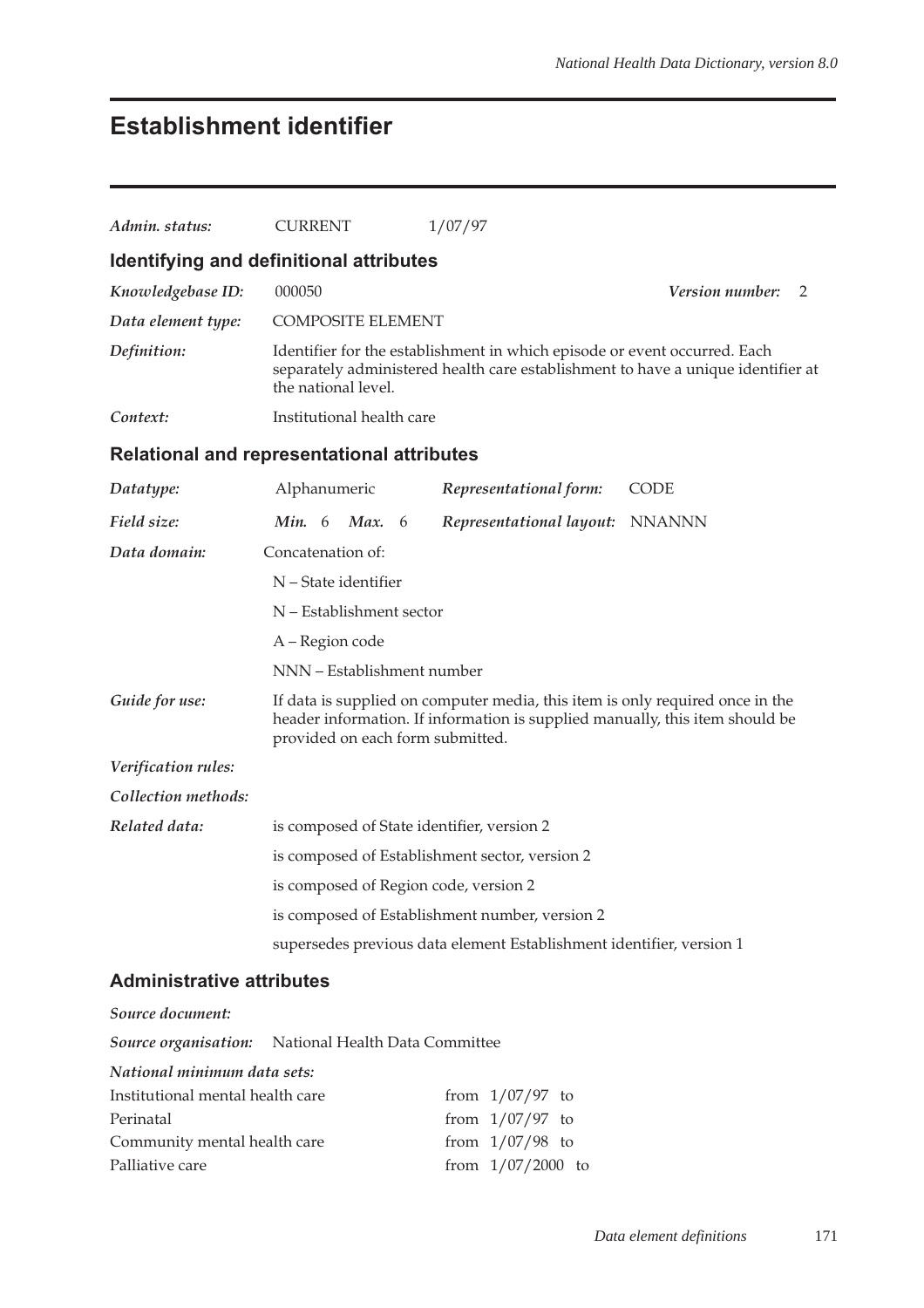### **Establishment identifier** *(continued)*

*Comments:* A residential establishment is considered to be separately administered if managed as an independent institution for which there are financial, budgetary and activity statistics. For example, if establishment-level data for components of an area health service are not available separately at a central authority, this is not grounds for treating such components as a single establishment unless such data are not available at any level in the health care system.

> This item is now being used to identify hospital contracted care. The use of this item will lead to reduced duplication in reporting patient activity and will enable linkage of services to one episode of care.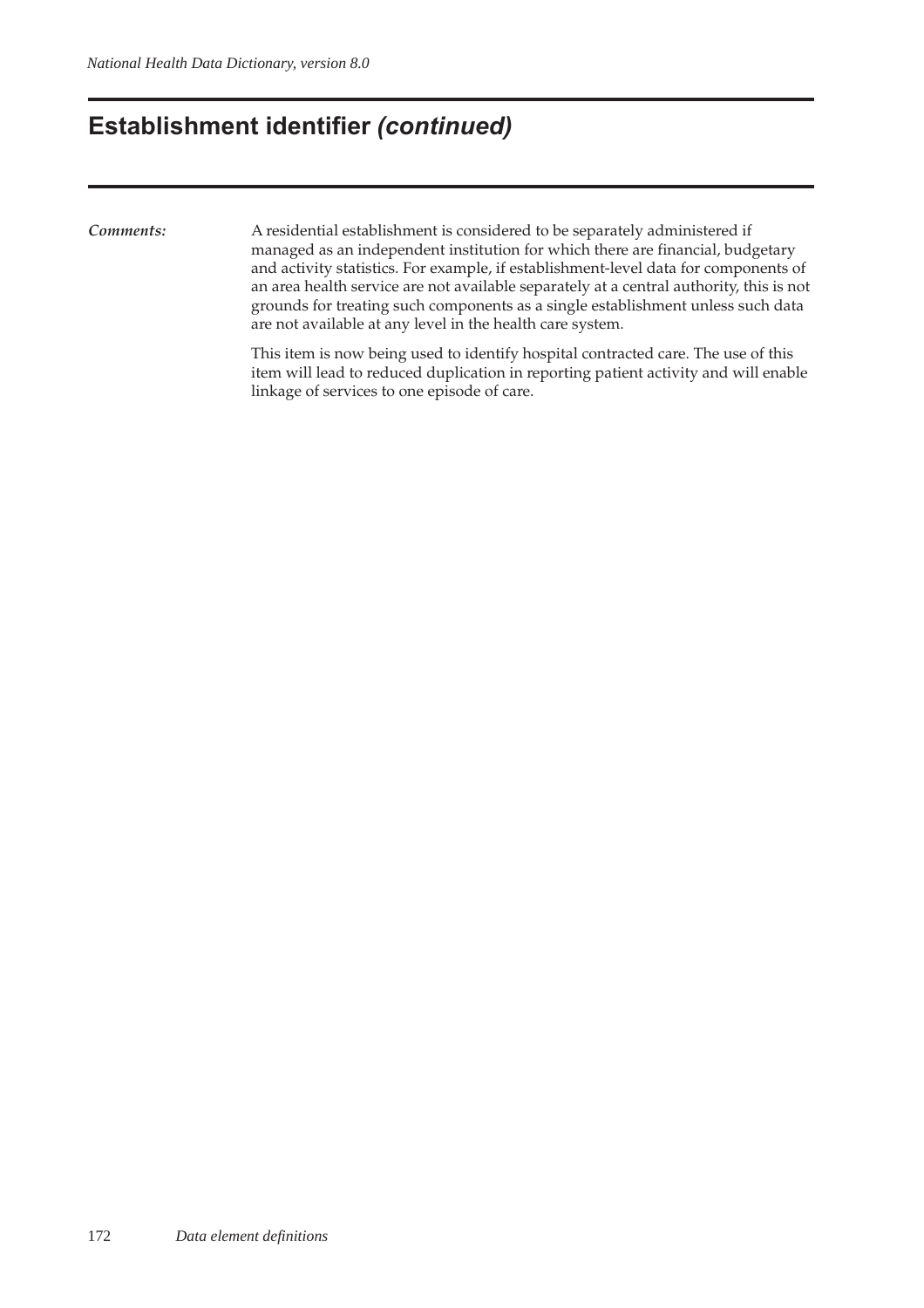## **Establishment number**

| Admin. status:                                    | <b>CURRENT</b>                                             |                                                                        |  | 1/07/97 |                          |  |                                                                                                                                                         |  |  |  |  |
|---------------------------------------------------|------------------------------------------------------------|------------------------------------------------------------------------|--|---------|--------------------------|--|---------------------------------------------------------------------------------------------------------------------------------------------------------|--|--|--|--|
| Identifying and definitional attributes           |                                                            |                                                                        |  |         |                          |  |                                                                                                                                                         |  |  |  |  |
| Knowledgebase ID:                                 | 000377                                                     | Version number:<br>$\overline{2}$                                      |  |         |                          |  |                                                                                                                                                         |  |  |  |  |
|                                                   |                                                            |                                                                        |  |         |                          |  |                                                                                                                                                         |  |  |  |  |
| Data element type:                                |                                                            | DATA ELEMENT                                                           |  |         |                          |  |                                                                                                                                                         |  |  |  |  |
| Definition:                                       |                                                            | An identifier for establishment, unique within the State or Territory. |  |         |                          |  |                                                                                                                                                         |  |  |  |  |
| Context:                                          | Institutional health care                                  |                                                                        |  |         |                          |  |                                                                                                                                                         |  |  |  |  |
| <b>Relational and representational attributes</b> |                                                            |                                                                        |  |         |                          |  |                                                                                                                                                         |  |  |  |  |
| Datatype:                                         | Numeric                                                    |                                                                        |  |         | Representational form:   |  | <b>CODE</b>                                                                                                                                             |  |  |  |  |
| Field size:                                       | Min. 3                                                     | Max. 3                                                                 |  |         | Representational layout: |  | <b>NNN</b>                                                                                                                                              |  |  |  |  |
| Data domain:                                      |                                                            |                                                                        |  |         |                          |  |                                                                                                                                                         |  |  |  |  |
| Guide for use:                                    |                                                            |                                                                        |  |         |                          |  |                                                                                                                                                         |  |  |  |  |
| Verification rules:                               |                                                            |                                                                        |  |         |                          |  |                                                                                                                                                         |  |  |  |  |
| Collection methods:                               |                                                            |                                                                        |  |         |                          |  |                                                                                                                                                         |  |  |  |  |
| Related data:                                     | is a composite part of Establishment identifier, version 2 |                                                                        |  |         |                          |  |                                                                                                                                                         |  |  |  |  |
| <b>Administrative attributes</b>                  |                                                            |                                                                        |  |         |                          |  |                                                                                                                                                         |  |  |  |  |
| Source document:                                  |                                                            |                                                                        |  |         |                          |  |                                                                                                                                                         |  |  |  |  |
| Source organisation:                              |                                                            |                                                                        |  |         |                          |  |                                                                                                                                                         |  |  |  |  |
| National minimum data sets:                       |                                                            |                                                                        |  |         |                          |  |                                                                                                                                                         |  |  |  |  |
| Institutional health care                         |                                                            |                                                                        |  |         | from $1/07/89$ to        |  |                                                                                                                                                         |  |  |  |  |
| Institutional mental health care                  |                                                            |                                                                        |  |         | from $1/07/97$ to        |  |                                                                                                                                                         |  |  |  |  |
| Perinatal                                         |                                                            |                                                                        |  |         | from $1/07/97$ to        |  |                                                                                                                                                         |  |  |  |  |
| <b>Emergency Department waiting times</b>         |                                                            |                                                                        |  |         | from $1/07/99$ to        |  |                                                                                                                                                         |  |  |  |  |
| Comments:                                         |                                                            |                                                                        |  |         |                          |  | This data element supports the provision of unit record and/or summary level<br>data by State and Territory health authorities as part of the Emergency |  |  |  |  |

Department Waiting Times National Minimum Data Set.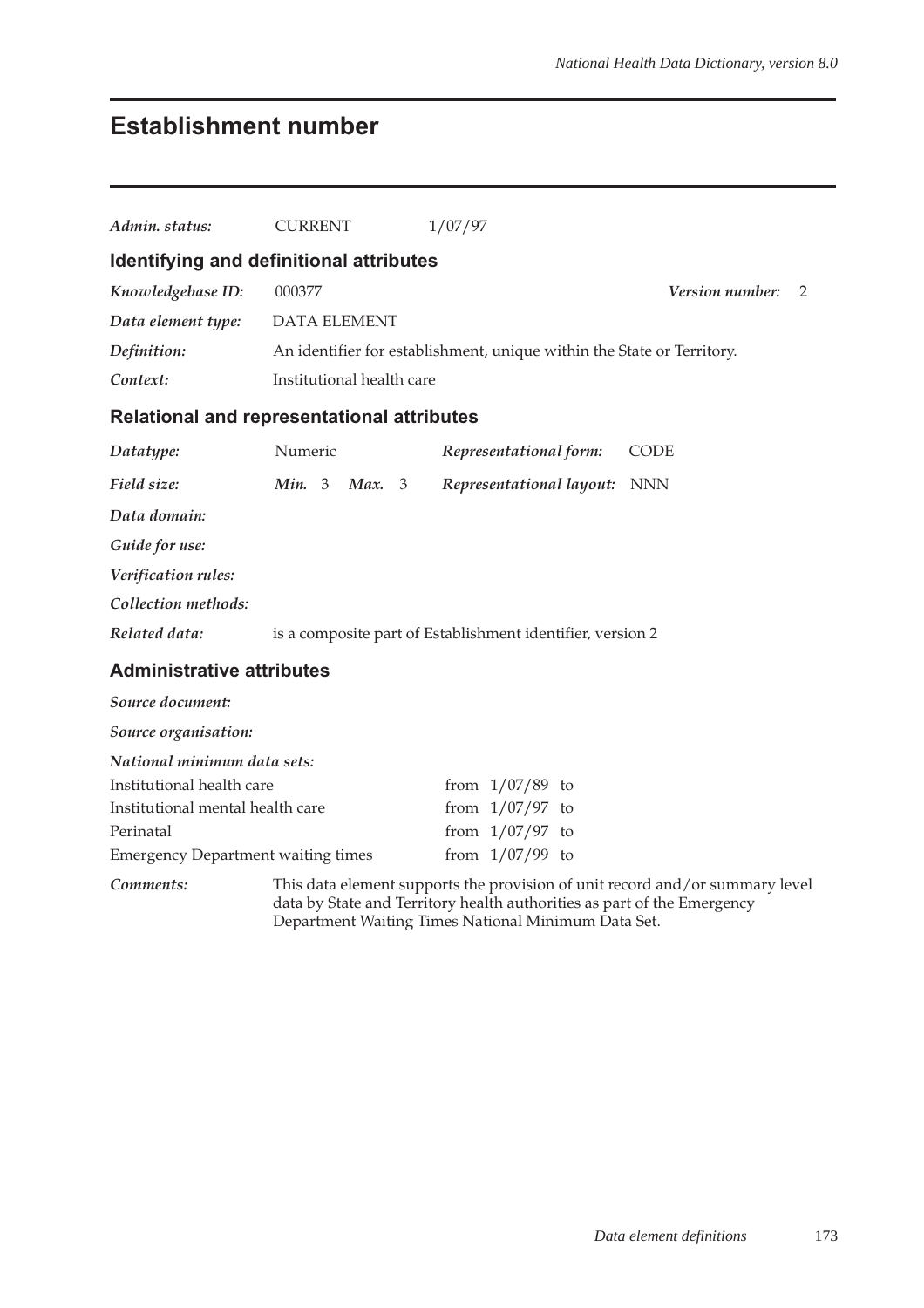## **Region code**

| Admin. status:                                    | <b>CURRENT</b>      |                                                              | 1/07/97                                                    |             |  |  |  |  |  |  |  |
|---------------------------------------------------|---------------------|--------------------------------------------------------------|------------------------------------------------------------|-------------|--|--|--|--|--|--|--|
| Identifying and definitional attributes           |                     |                                                              |                                                            |             |  |  |  |  |  |  |  |
| Knowledgebase ID:                                 | 000378              | Version number:<br>2                                         |                                                            |             |  |  |  |  |  |  |  |
| Data element type:                                | <b>DATA ELEMENT</b> |                                                              |                                                            |             |  |  |  |  |  |  |  |
| Definition:                                       |                     | An identifier for location of health services in an area.    |                                                            |             |  |  |  |  |  |  |  |
| Context:                                          | Health services     |                                                              |                                                            |             |  |  |  |  |  |  |  |
| <b>Relational and representational attributes</b> |                     |                                                              |                                                            |             |  |  |  |  |  |  |  |
| Datatype:                                         | Alphanumeric        |                                                              | Representational form:                                     | <b>CODE</b> |  |  |  |  |  |  |  |
| Field size:                                       | Min. 1<br>Max. 2    |                                                              | Representational layout:                                   | A           |  |  |  |  |  |  |  |
| Data domain:                                      |                     |                                                              |                                                            |             |  |  |  |  |  |  |  |
| Guide for use:                                    |                     | Domain values are specified by individual States/Territories |                                                            |             |  |  |  |  |  |  |  |
| Verification rules:                               |                     |                                                              |                                                            |             |  |  |  |  |  |  |  |
| Collection methods:                               |                     |                                                              |                                                            |             |  |  |  |  |  |  |  |
| Related data:                                     |                     |                                                              | is a composite part of Establishment identifier, version 2 |             |  |  |  |  |  |  |  |
| <b>Administrative attributes</b>                  |                     |                                                              |                                                            |             |  |  |  |  |  |  |  |
| Source document:                                  |                     |                                                              |                                                            |             |  |  |  |  |  |  |  |
| Source organisation:                              |                     |                                                              |                                                            |             |  |  |  |  |  |  |  |
| National minimum data sets:                       |                     |                                                              |                                                            |             |  |  |  |  |  |  |  |
| Institutional health care                         |                     |                                                              | from $1/07/89$ to                                          |             |  |  |  |  |  |  |  |
| Institutional mental health care                  |                     |                                                              | from $1/07/97$ to                                          |             |  |  |  |  |  |  |  |
| Perinatal                                         |                     |                                                              | from $1/07/97$ to                                          |             |  |  |  |  |  |  |  |
| Comments:                                         |                     |                                                              |                                                            |             |  |  |  |  |  |  |  |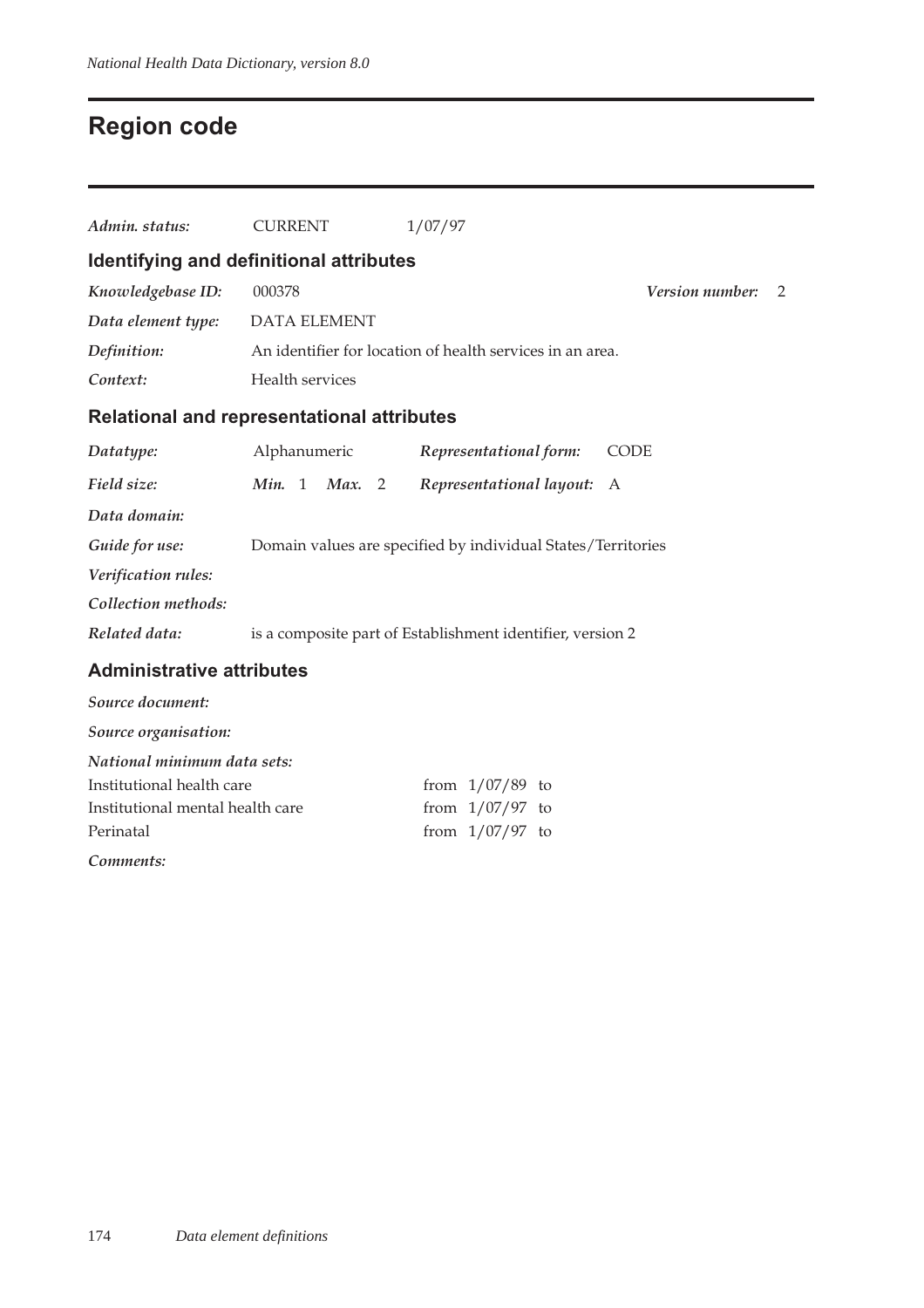## **Teaching status**

| Admin. status:                                    | <b>CURRENT</b>                                                                                                                                                                          | 1/07/89                                                                                                                                                                                                                                                                                                                                                                                                                                                                                               |  |  |  |  |  |  |
|---------------------------------------------------|-----------------------------------------------------------------------------------------------------------------------------------------------------------------------------------------|-------------------------------------------------------------------------------------------------------------------------------------------------------------------------------------------------------------------------------------------------------------------------------------------------------------------------------------------------------------------------------------------------------------------------------------------------------------------------------------------------------|--|--|--|--|--|--|
| Identifying and definitional attributes           |                                                                                                                                                                                         |                                                                                                                                                                                                                                                                                                                                                                                                                                                                                                       |  |  |  |  |  |  |
| Knowledgebase ID:                                 | 000322                                                                                                                                                                                  | Version number:<br>1                                                                                                                                                                                                                                                                                                                                                                                                                                                                                  |  |  |  |  |  |  |
| Data element type:                                | <b>DATA ELEMENT</b>                                                                                                                                                                     |                                                                                                                                                                                                                                                                                                                                                                                                                                                                                                       |  |  |  |  |  |  |
| Definition:                                       | authority.                                                                                                                                                                              | An indicator (yes / no) to identify the non-direct patient care activity of teaching<br>for a particular establishment. This is where teaching (associated with a<br>university) is a major program activity of the establishment. It is primarily<br>intended to relate to teaching hospitals affiliated with universities providing<br>undergraduate medical education as advised by the relevant State health                                                                                      |  |  |  |  |  |  |
| Context:                                          |                                                                                                                                                                                         | Health services: the non-direct care activity of teaching can involve the<br>consumption of considerable resources. In comparisons of cost in relation to<br>establishment output, it is important to be aware of particular establishments<br>which are devoting substantial resources to activities not relating to output as<br>measured in terms of either in-patient bed days or outpatient occasions of service.<br>Teaching can be one of the variables in any regression analysis undertaken. |  |  |  |  |  |  |
|                                                   | In this context, teaching relates to teaching hospitals affiliated with universities<br>providing undergraduate medical education as advised by the relevant State<br>health authority. |                                                                                                                                                                                                                                                                                                                                                                                                                                                                                                       |  |  |  |  |  |  |
| <b>Relational and representational attributes</b> |                                                                                                                                                                                         |                                                                                                                                                                                                                                                                                                                                                                                                                                                                                                       |  |  |  |  |  |  |
|                                                   |                                                                                                                                                                                         |                                                                                                                                                                                                                                                                                                                                                                                                                                                                                                       |  |  |  |  |  |  |

| Datatype:                                           | Numeric      |          | Representational form:                                    | CODE |
|-----------------------------------------------------|--------------|----------|-----------------------------------------------------------|------|
| Field size:                                         | Min. 1       | Max. 1   | <i>Representational layout:</i> N                         |      |
| Data domain:                                        | $\mathbf{1}$ | Yes      |                                                           |      |
|                                                     | 2            | $\rm No$ |                                                           |      |
|                                                     | 9            | Unknown  |                                                           |      |
| Guide for use:                                      |              |          |                                                           |      |
| <i>Verification rules:</i>                          |              |          |                                                           |      |
| Collection methods:                                 |              |          |                                                           |      |
| Related data:                                       |              |          | relates to the data element Establishment type, version 1 |      |
| <b>Administrative attributes</b>                    |              |          |                                                           |      |
| Source document:                                    |              |          |                                                           |      |
| Source organisation: National Health Data Committee |              |          |                                                           |      |
| National minimum data sets:                         |              |          |                                                           |      |

Institutional health care from  $1/07/89$  to

*Comments:* The initial intention based on the Taskforce on National Hospital Statistics approach had been to have non-direct care activity indicators for all of the following non-direct patient care activities: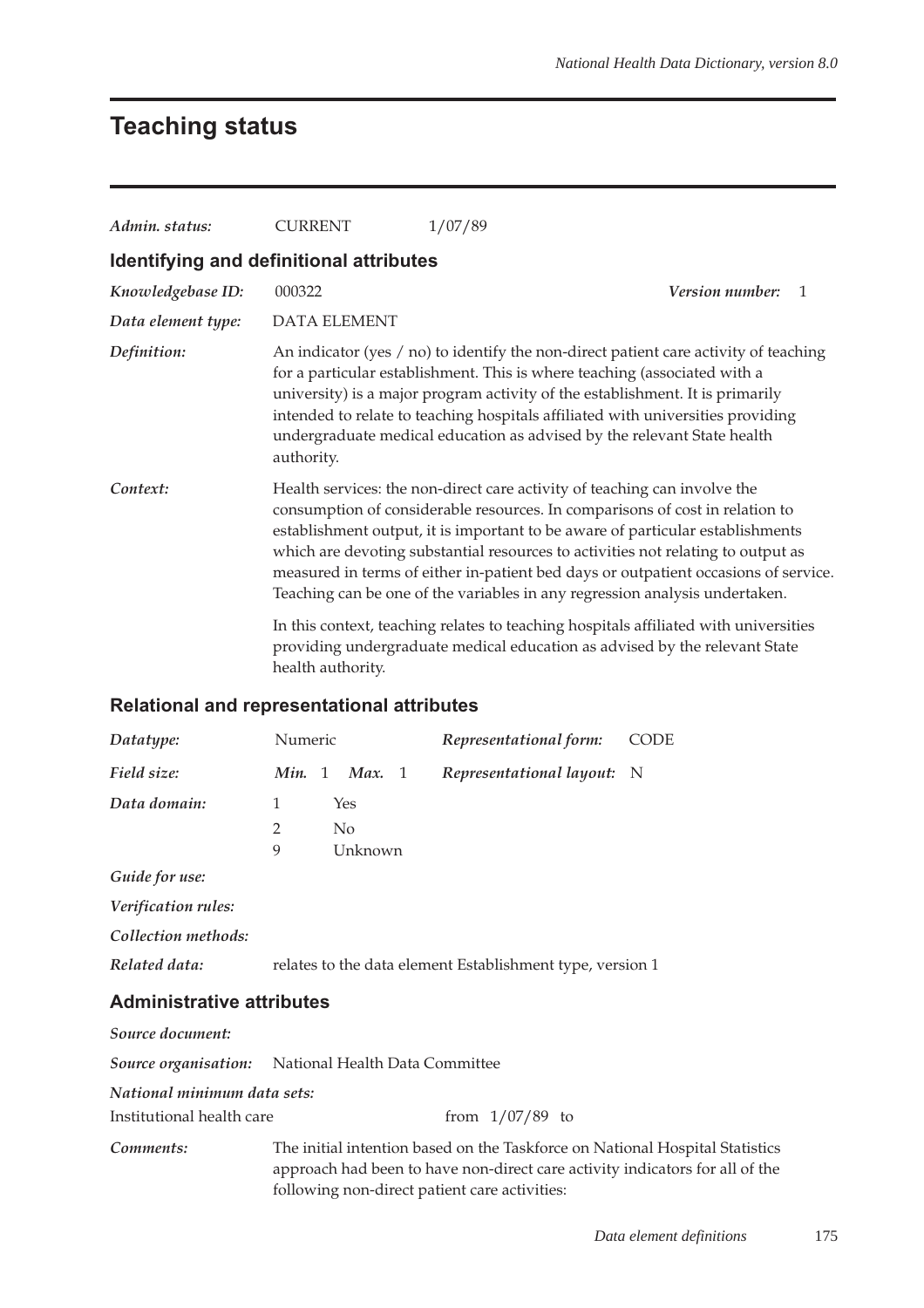### **Teaching status** *(continued)*

#### *Comments (cont'd):* - teaching,

- research,
- group or community contacts,
- public health activities,
- mobile centre and/or part-time service.

However, the Resources Working Party decided to delete 2, 3, 4 and 5 and place the emphasis on teaching where teaching (associated with a university) was a major program activity of the hospital. The working party took the view that it was extremely difficult to identify research activities in health institutions because many staff consider that they do research as part of their usual duties. The research indicator was thus deleted and the teaching indicator was agreed to relate to teaching hospitals affiliated with universities providing undergraduate medical education, as advised by the relevant State health authority. If a teaching hospital is identified by a yes/no indicator then it is not necessary to worry about research (based on the assumption that if you have teaching, you have research).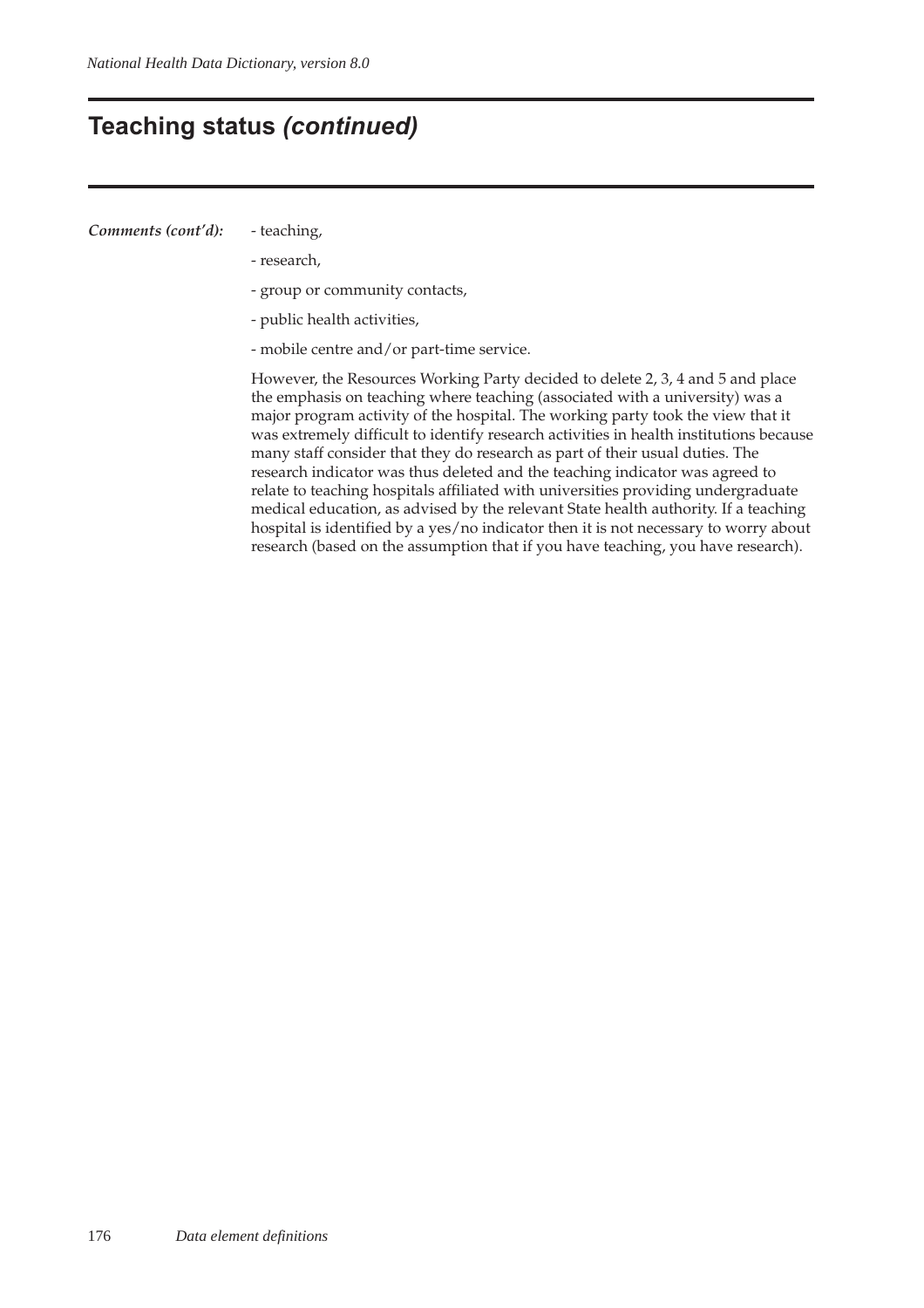## **Specialised service indicators**

| Admin. status:                          | <b>CURRENT</b>                                                                                                                                                                                                                                                                                       |                                                                                                                                                                                                                                    |  | 1/07/89                                                                                                                                                            |                                                                                 |  |  |  |  |  |
|-----------------------------------------|------------------------------------------------------------------------------------------------------------------------------------------------------------------------------------------------------------------------------------------------------------------------------------------------------|------------------------------------------------------------------------------------------------------------------------------------------------------------------------------------------------------------------------------------|--|--------------------------------------------------------------------------------------------------------------------------------------------------------------------|---------------------------------------------------------------------------------|--|--|--|--|--|
| Identifying and definitional attributes |                                                                                                                                                                                                                                                                                                      |                                                                                                                                                                                                                                    |  |                                                                                                                                                                    |                                                                                 |  |  |  |  |  |
| Knowledgebase ID:                       | Version number:<br>000321<br>-1                                                                                                                                                                                                                                                                      |                                                                                                                                                                                                                                    |  |                                                                                                                                                                    |                                                                                 |  |  |  |  |  |
| Data element type:                      |                                                                                                                                                                                                                                                                                                      | <b>DATA ELEMENT</b>                                                                                                                                                                                                                |  |                                                                                                                                                                    |                                                                                 |  |  |  |  |  |
| Definition:                             |                                                                                                                                                                                                                                                                                                      |                                                                                                                                                                                                                                    |  | Specialised services provided in establishments.                                                                                                                   |                                                                                 |  |  |  |  |  |
| Context:                                |                                                                                                                                                                                                                                                                                                      | Health services: essential to provide a broad picture of the availability of these<br>key specialised services by State and region and to assist with planning if services<br>are over supplied in one region relative to another. |  |                                                                                                                                                                    |                                                                                 |  |  |  |  |  |
|                                         | <b>Relational and representational attributes</b>                                                                                                                                                                                                                                                    |                                                                                                                                                                                                                                    |  |                                                                                                                                                                    |                                                                                 |  |  |  |  |  |
| Datatype:                               | Numeric                                                                                                                                                                                                                                                                                              |                                                                                                                                                                                                                                    |  | Representational form:                                                                                                                                             | <b>CODE</b>                                                                     |  |  |  |  |  |
| Field size:                             |                                                                                                                                                                                                                                                                                                      | Min. 1 Max. 5                                                                                                                                                                                                                      |  | Representational layout:                                                                                                                                           | AN.NN                                                                           |  |  |  |  |  |
| Data domain:                            | 1                                                                                                                                                                                                                                                                                                    | Yes                                                                                                                                                                                                                                |  |                                                                                                                                                                    |                                                                                 |  |  |  |  |  |
|                                         | $\overline{2}$                                                                                                                                                                                                                                                                                       | No                                                                                                                                                                                                                                 |  |                                                                                                                                                                    |                                                                                 |  |  |  |  |  |
| Guide for use:                          |                                                                                                                                                                                                                                                                                                      |                                                                                                                                                                                                                                    |  | Each of the following specialised services should be coded separately.                                                                                             |                                                                                 |  |  |  |  |  |
|                                         | E4.1 Obstetric / maternity service                                                                                                                                                                                                                                                                   |                                                                                                                                                                                                                                    |  |                                                                                                                                                                    |                                                                                 |  |  |  |  |  |
|                                         |                                                                                                                                                                                                                                                                                                      |                                                                                                                                                                                                                                    |  | A specialised facility dedicated to the care of obstetric/maternity patients.                                                                                      |                                                                                 |  |  |  |  |  |
|                                         |                                                                                                                                                                                                                                                                                                      |                                                                                                                                                                                                                                    |  | E4.2 Specialist paediatric service                                                                                                                                 |                                                                                 |  |  |  |  |  |
|                                         | A specialised facility dedicated to the care of children aged 14 or less.                                                                                                                                                                                                                            |                                                                                                                                                                                                                                    |  |                                                                                                                                                                    |                                                                                 |  |  |  |  |  |
|                                         | E4.3 Psychiatric unit / ward                                                                                                                                                                                                                                                                         |                                                                                                                                                                                                                                    |  |                                                                                                                                                                    |                                                                                 |  |  |  |  |  |
|                                         | A specialised unit / ward dedicated to the treatment and care of admitted<br>patients with psychiatric, mental, or behavioural disorders.                                                                                                                                                            |                                                                                                                                                                                                                                    |  |                                                                                                                                                                    |                                                                                 |  |  |  |  |  |
|                                         |                                                                                                                                                                                                                                                                                                      |                                                                                                                                                                                                                                    |  | E4.4. Intensive care unit (level III)                                                                                                                              |                                                                                 |  |  |  |  |  |
|                                         |                                                                                                                                                                                                                                                                                                      |                                                                                                                                                                                                                                    |  | A specialised facility dedicated to the care of paediatric and adult patients<br>requiring intensive care and sophisticated technological support services.        |                                                                                 |  |  |  |  |  |
|                                         |                                                                                                                                                                                                                                                                                                      | E4.5 Hospice care unit                                                                                                                                                                                                             |  |                                                                                                                                                                    |                                                                                 |  |  |  |  |  |
|                                         |                                                                                                                                                                                                                                                                                                      |                                                                                                                                                                                                                                    |  | A facility dedicated to the provision of palliative care to terminally ill patients.                                                                               |                                                                                 |  |  |  |  |  |
|                                         |                                                                                                                                                                                                                                                                                                      | E4.6 Nursing home care unit                                                                                                                                                                                                        |  |                                                                                                                                                                    |                                                                                 |  |  |  |  |  |
|                                         |                                                                                                                                                                                                                                                                                                      |                                                                                                                                                                                                                                    |  | A facility dedicated to the provision of nursing home care.                                                                                                        |                                                                                 |  |  |  |  |  |
|                                         | E4.7 Geriatric assessment unit                                                                                                                                                                                                                                                                       |                                                                                                                                                                                                                                    |  |                                                                                                                                                                    |                                                                                 |  |  |  |  |  |
|                                         | Facilities dedicated to the Commonwealth-approved assessment of the level of<br>dependency of (usually) aged individuals either for purposes of initial admission<br>to a long-stay institution or for purposes of reassessment of dependency levels of<br>existing long-stay institution residents. |                                                                                                                                                                                                                                    |  |                                                                                                                                                                    |                                                                                 |  |  |  |  |  |
|                                         |                                                                                                                                                                                                                                                                                                      | E4.8 Domiciliary care service                                                                                                                                                                                                      |  |                                                                                                                                                                    |                                                                                 |  |  |  |  |  |
|                                         |                                                                                                                                                                                                                                                                                                      |                                                                                                                                                                                                                                    |  | A facility/service dedicated to the provision of nursing or other professional<br>in their own homes or in residential institutions not part of the establishment. | paramedical care or treatment and non-qualified domestic assistance to patients |  |  |  |  |  |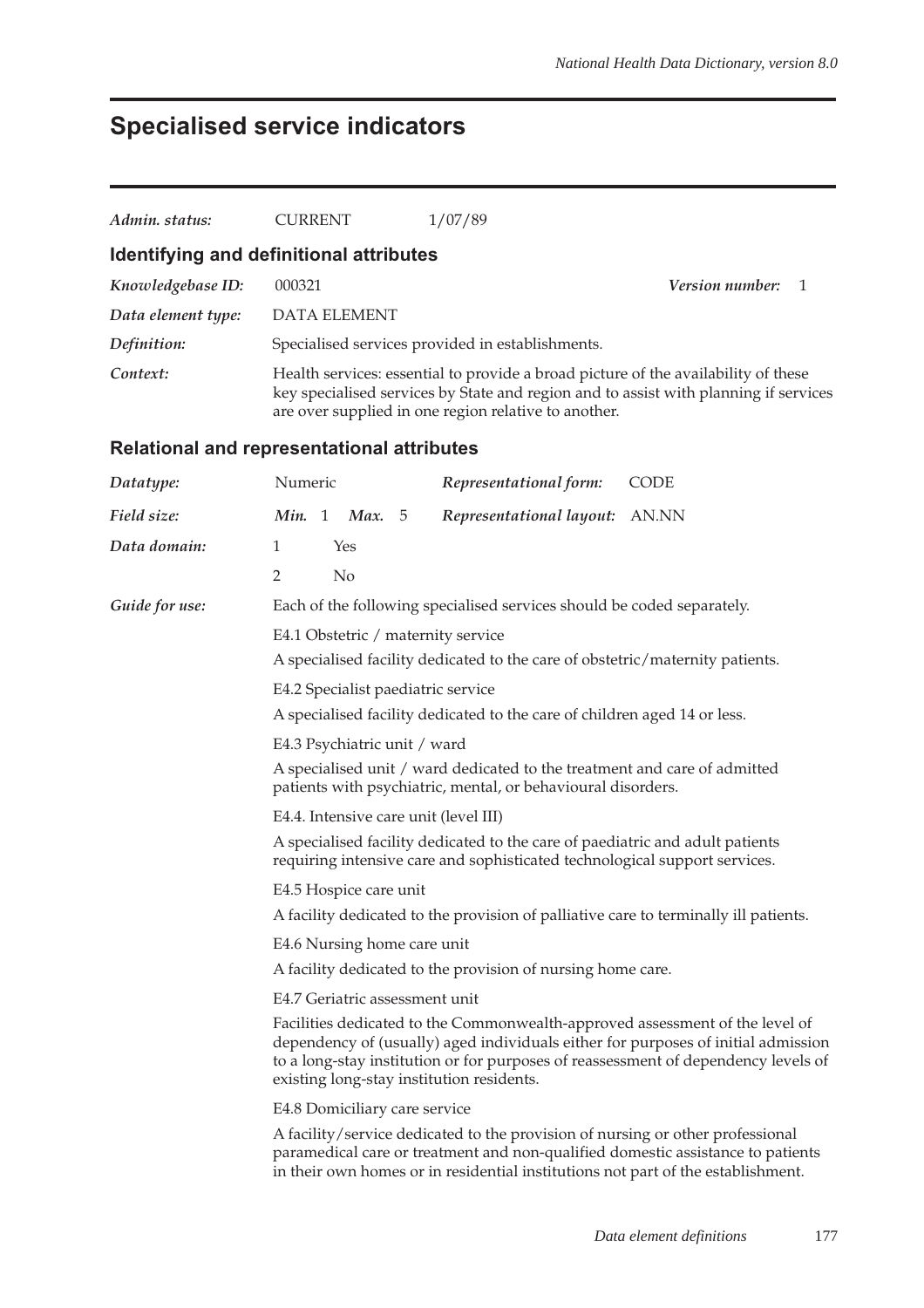### **Specialised service indicators** *(continued)*

#### *Guide for use (cont'd):* E4.9 Alcohol and drug unit

A facility/service dedicated to the treatment of alcohol and drug dependence.

E4.10 Acute spinal cord injury unit (SS)

A specialised facility dedicated to the initial treatment and subsequent ongoing management and rehabilitation of patients with acute spinal cord injury, largely conforming to Australian Health Minister's Advisory Council guidelines for service provision.

E4.11 Coronary care unit

A specialised facility dedicated to acute care services for patients with cardiac diseases.

E4.12 Cardiac surgery unit (SS)

A specialised facility dedicated to operative and peri-operative care of patients with cardiac disease.

#### E4.13 Acute renal dialysis unit (SS)

A specialised facility dedicated to dialysis of renal failure patients requiring acute care.

E4.14 Maintenance renal dialysis centre (SS)

A specialised facility dedicated to maintenance dialysis of renal failure patients. It may be a separate facility (possibly located on hospital grounds) or known as a satellite centre or a hospital-based facility but is not a facility solely providing training services.

E4.15 Burns unit (level III) (SS)

A specialised facility dedicated to the initial treatment and subsequent rehabilitation of the severely injured burns patient (usually >10 per cent of patients body surface affected).

E4.16 Major plastic/reconstructive surgery unit (SS)

A specialised facility dedicated to general purpose plastic and specialised reconstructive surgery, including maxillofacial, microsurgery and hand surgery.

E4.17 Oncology (cancer treatment) unit (SS)

A specialised facility dedicated to multidisciplinary investigation, management, rehabilitation and support services for cancer patients. Treatment services include surgery, chemotherapy and radiation.

E4.18 Neonatal intensive care unit (level III) (SS)

A specialised facility dedicated to the care of neonates requiring care and sophisticated technological support. Patients usually require intensive cardiorespiratory monitoring, sustained assistance ventilation, long-term oxygen administration and parenteral nutrition.

E4.19 In-vitro fertilisation unit

A specialised facility dedicated to the investigation of infertility provision of invitro fertilisation services.